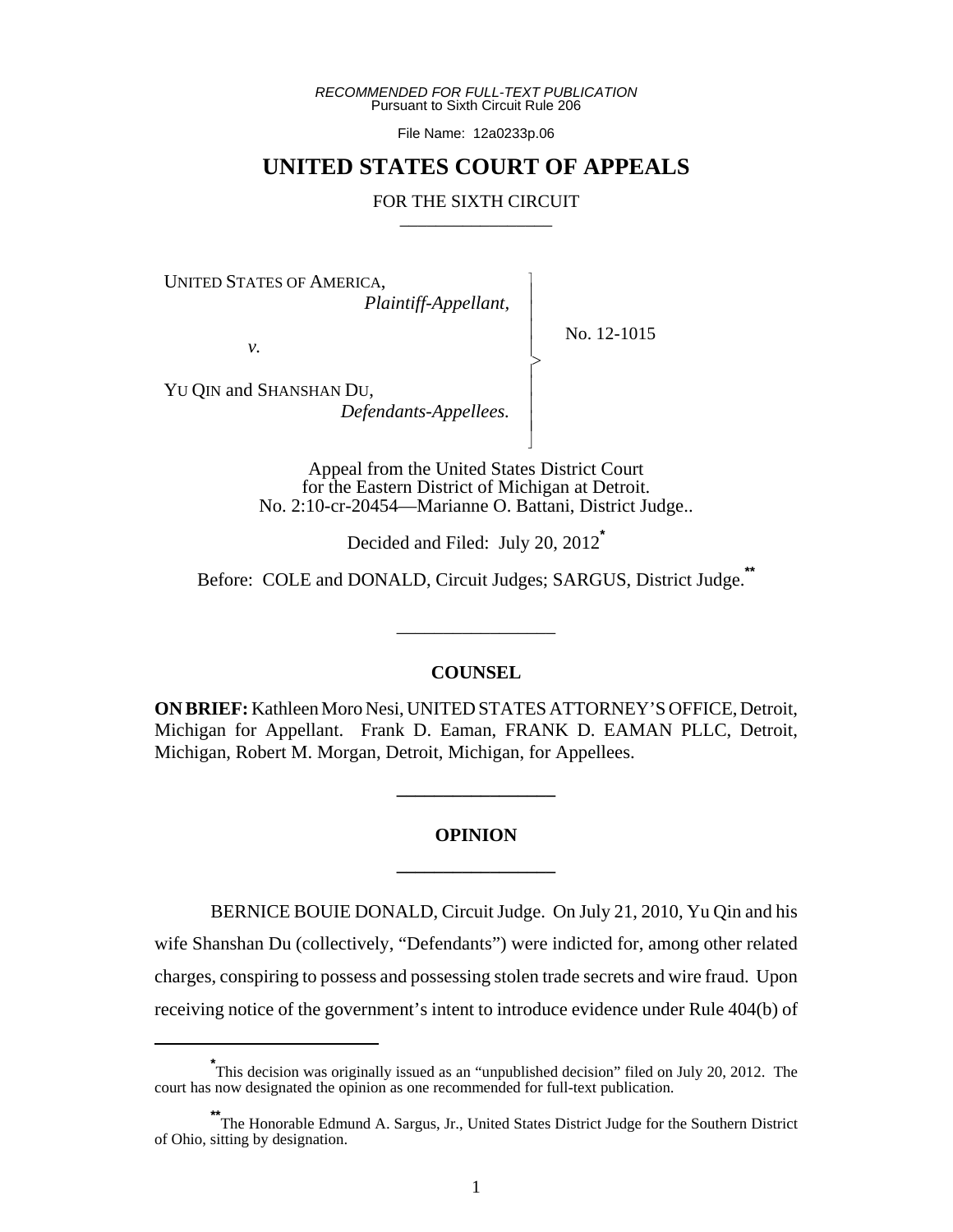the Federal Rules of Evidence, Defendants moved to exclude the evidence. On December 9, 2011, the district court granted the motion. The government timely appealed. For the reasons assigned herein, we affirm.

### **I. BACKGROUND**

From 1985 to 2005, Yu Qin (pronounced "Chin") worked as an electrical engineer in Troy, Michigan, for Controlled Power Company ("CPC"), a company that designs and manufactures electrical power equipment and systems. From 1997 until his termination on August 30, 2005, Qin held the position of Vice President of Engineering and Research and Development at CPC. Qin's wife, Shanshan Du, also worked as an electrical engineer for CPC until some time in 2000. Thereafter, Du began working for General Motors ("GM") as an engineer in its Advanced Technology Vehicles Group. At GM, Du worked on various software engineering projects related to hybrid vehicle technology and was responsible for some of the motor control code used in GM's hybrid electric motor controller cards. These cards constitute proprietary information owned by GM. During the course of their employment, both Qin and Du signed documents in which they agreed to protect the confidential and/or proprietary information belonging to their respective employers. Du further agreed to return "all documents and other materials containing any GM business or technical information or other proprietary information created or obtained in the course of [her] service[]" at GM.

On January 30, 2005, Du's supervisor at GM, apparently dissatisfied with Du's job performance, offered Du a severance agreement in return for her resignation. Du accepted the offer in writing on March 14, 2005. During Du's exit interview on March 17, 2005, Du certified in writing that she had "returned all GM Records in printed (copies or reproductions), electronic or other tangible form including secret and confidential information in [her] possession or under [her] control, located in [her] office, home or any other off-site location." Du also acknowledged that her "obligation not to disclose secret or confidential information [would] continue[] after the termination of [her] employment."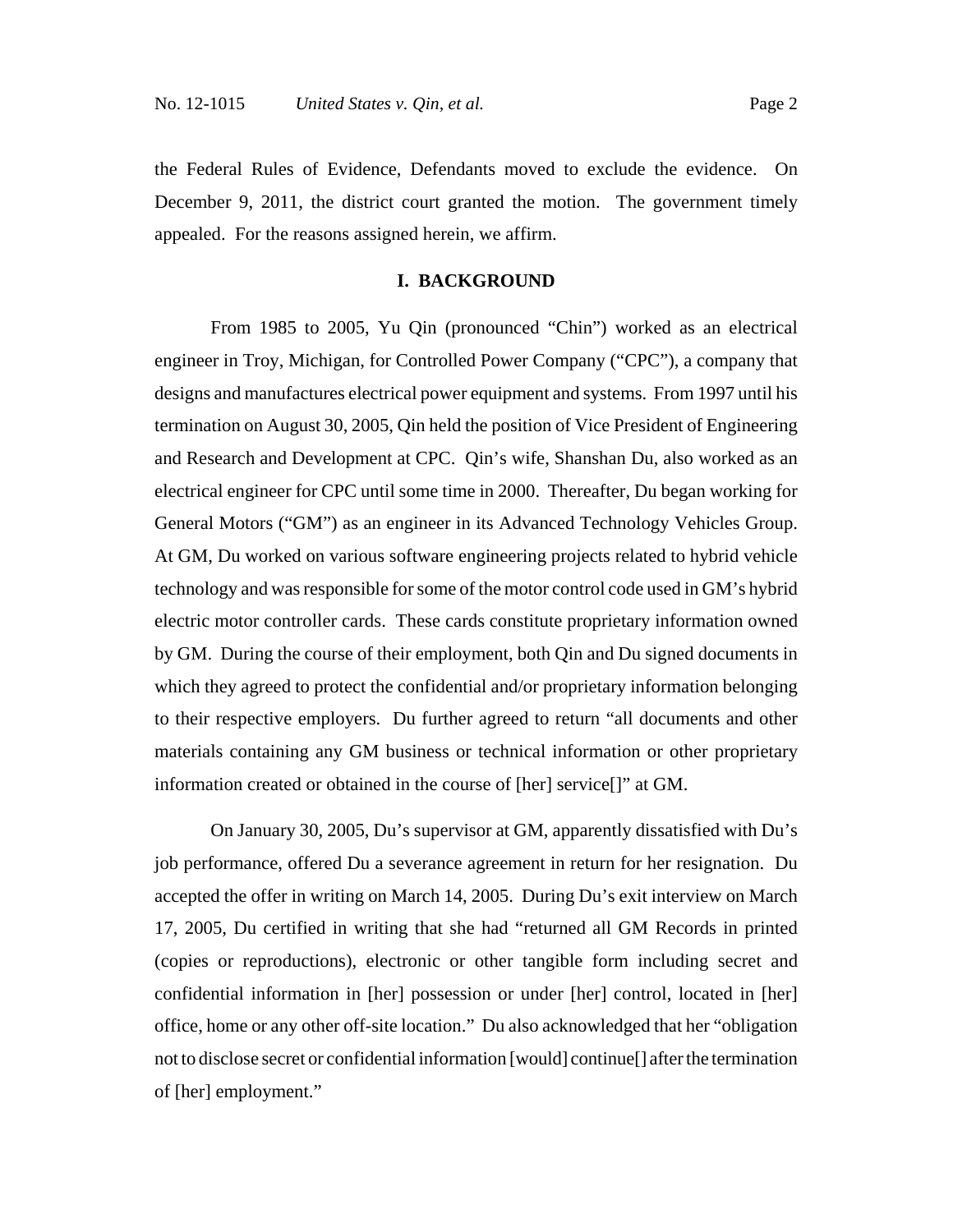become suspicious that Qin was engaging in outside business activities. Tazzia soon discovered through another CPC employee that Qin owned and operated a business known as Millennium Technologies International, Inc. ("MTI"). Qin had been operating this business unbeknownst to CPC since at least 2000. Based on MTI's website, the business appeared to be in direct competition with CPC, promoting products that CPC's own Research and Development Department—of which Qin was Vice President—had been developing for years.

On August 30, 2005, CPC confronted Qin about these activities, and Qin initially denied any involvement in MTI business. Later that day, CPC employees discovered a bag belonging to Qin hidden in a co-worker's office. The bag contained a large quantity of electrical components later identified as CPC property and a large external hard drive determined to be Qin's personal property. Tazzia reviewed the contents of the hard drive and discovered a directory titled "Shanshan" that contained many electronic documents that appeared to be the property of GM. CPC subsequently advised GM of its discovery of these documents, whereupon GM conducted its own forensic analysis of the hard drive. GM's analysis revealed that the "Shanshan" directory contained 16,262 individual files, the majority of which were confirmed to be the property of GM. The forensic analysis also indicated that all 16,262 files had been copied to the hard drive on February 2, 2005, three days after GM offered Du a severance package. The files contained numerous confidential GM documents, including at least four pieces of GM intellectual property essential to GM's hybrid motor controller card. Most of this intellectual property was information that Du would have had no legitimate reason to possess during the ordinary course of her employment with GM. In fact, even Du's former supervisor did not have access to some of this information, nor would he have had any legitimate need to access it. Other confidential information located in the "Shanshan" directory included detailed specifications for the power transistors used by GM in its hybrid motor inverters; GM's requirements for its hybrid electric vehicle drive train, including the motor, inverter, and controller card; a complete user manual for GM's proprietary suite of engineering and design software used in the development of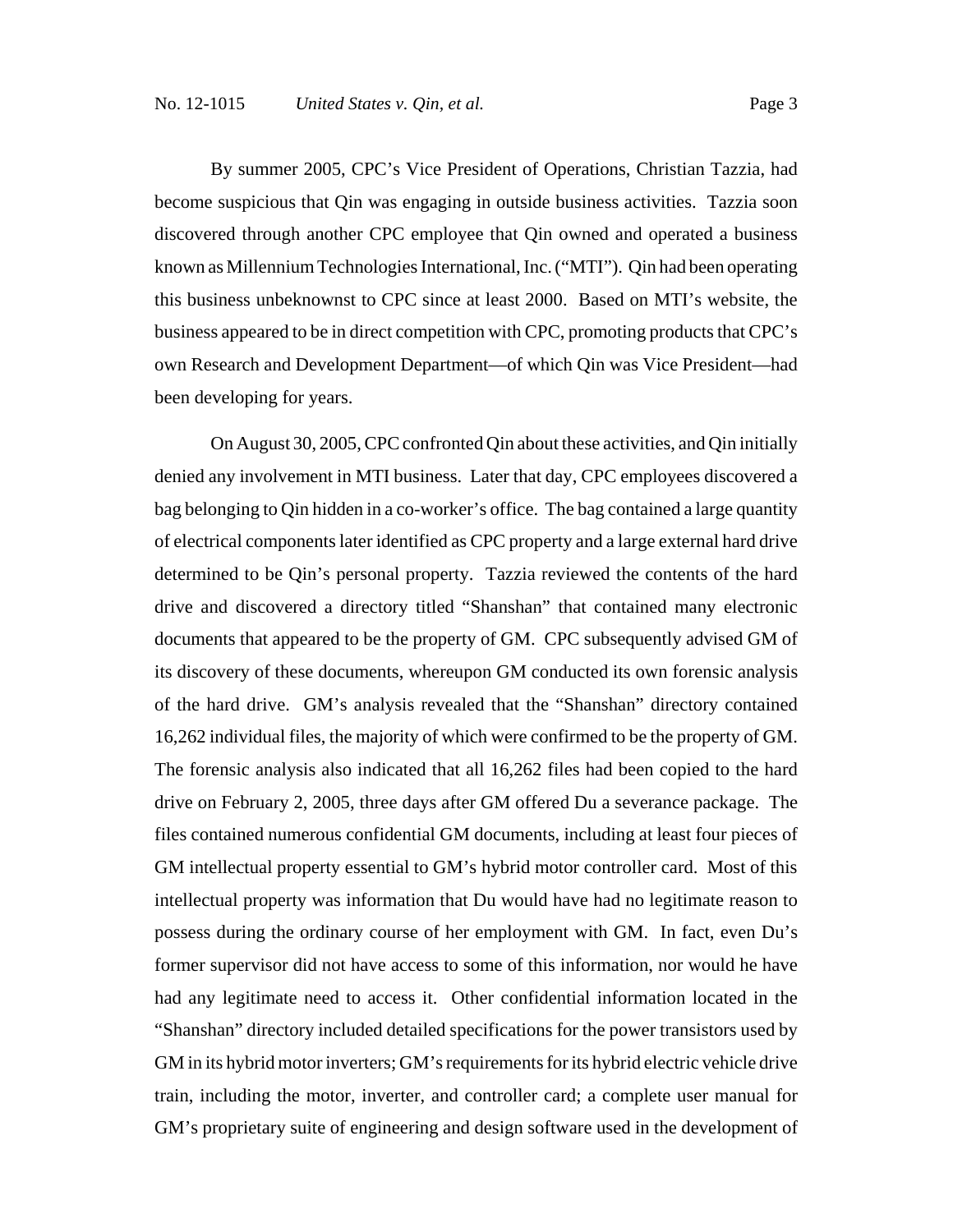its hybrid electric vehicles; and documents that detailed GM's E67 engine controller mechanization. According to GM, there was no legitimate need for Du in her capacity as a GM employee to access or possess the vast majority of this information.

This discovery prompted further investigation into MTI's business activities, which showed that MTI had been marketing power control products for the hybrid electric vehicle market. CPC uncovered evidence that Qin had directed subordinate CPC employees to perform engineering work for MTI on CPC company time as well as evidence that MTI was engaged in a project to develop a hybrid electric vehicle with Chinese automobile manufacturer Chery Automobile. Qin's hard drive also contained evidence indicating that he had misappropriated CPC resources and information and used them to further his MTI business. In particular, CPC found documents related to its development of a three-phase uninterruptible power system, including source code, circuit board schematic drawings, and marketing materials. All of these materials had been modified, however, such that "CPC" had been replaced with "MTI" as the owner of the intellectual property.

On July 22, 2010, Defendants were charged with one count of conspiring to obtain trade secrets from GM pertaining to motor controls for hybrid vehicles, two counts of unlawfully possessing those trade secrets with intent to provide them to third parties, one count of wire fraud, and, as to Qin only, one count of obstruction of justice. None of the conduct charged in the indictment related to Qin's possession of parts, resources, intellectual property, or other confidential information belonging to CPC.**<sup>1</sup>**

On November 1, 2011, the government provided Defendants' counsel with notice of its intent to offer evidence at trial pursuant to Federal Rule of Evidence 404(b). The evidence consisted of "proof that defendant Qin appropriated resources of his employer . . . for the benefit of MTI." On November 15, 2011, Defendants filed a joint motion to

<sup>&</sup>lt;sup>1</sup> CPC initiated a civil lawsuit in Oakland County Circuit Court that lists several causes of action against Defendants. While one of those claims alleges a trade secret violation, the search of Defendants' homes pursuant to the warrant in this case did not uncover any trade secrets of CPC, and Defendants have never been indicted for possessing any trade secrets of CPC. Rather, the principal basis of CPC's civil suit is that Qin unfairly competed against CPC by forming a separate company and making products that competed with CPC. Du is named in that case because of her ownership interest in MTI.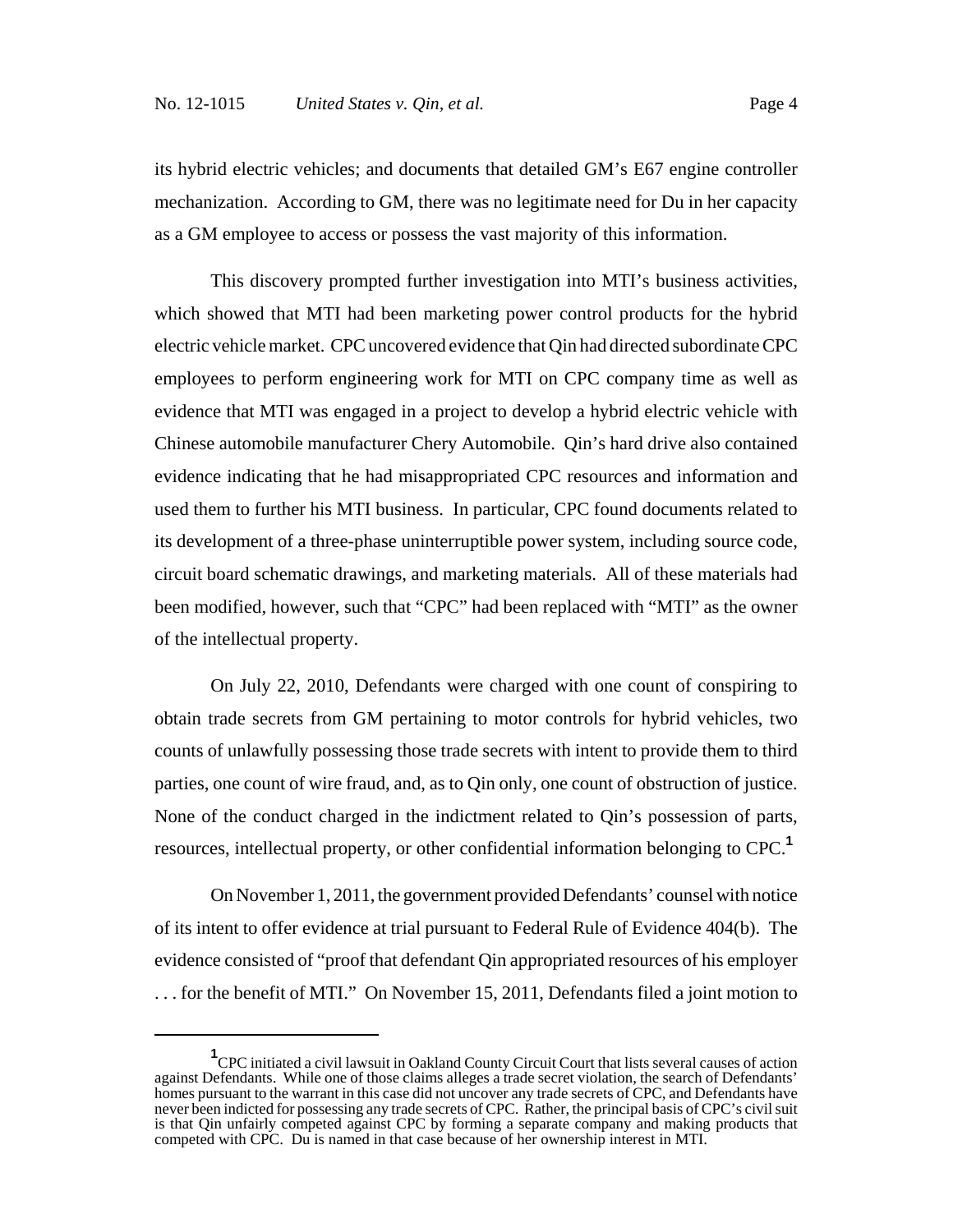exclude the 404(b) evidence. They argued that Qin had many defenses to CPC's allegations and, therefore, that introducing those allegations in the criminal proceedings would not only be inappropriate, but would be unduly burdensome, essentially resulting in a trial within a trial. Defendants also argued that the evidence would be more prejudicial than probative under Rule 403, particularly as to Du, to whom CPC did not attribute any of the underlying conduct forming the basis of CPC's civil complaint. The government responded on November 29, 2011, arguing that the evidence was relevant to show Defendants' specific intent to commit the charged offenses, their participation in a common scheme or plan, and the absence of mistake, all of which are at issue by virtue of the elements of the criminal charges.

On December 6, 2011, the district court held a hearing in which it granted Defendants' motion to exclude the proffered evidence. In support of this ruling, the court stated:

[What] you are talking about here [is] stealing trade secrets. . . . When I look at what the Government has outlined here, . . . it shows that Defendant – at least Defendant Qin is setting up this business, working this business. They obviously have a business. I don't think that's an issue that they have a business.

Using CPC documents, I mean, they substituted . . . MTI into wherever it said CPC, this is something, I don't know whether it is more of a generic form as . . . the defense is trying to say or a form that is used that could be modified, but is that stealing? I mean, I don't see it. I don't see it as a substantially similar circumstance. I think what it goes to show is that these individuals or at least Mr. Qin is setting up this business. Was he doing it while he was working at CPC? Clearly he was doing it while he was working at CPC, but does that show that he was stealing things outside of perhaps time, which I don't think is necessarily relevant. . . .

I simply don't think there is . . . substantially enough relevance to this and that it could be way more prejudicial than probative because to me its weight only goes to showing that they were, in fact, setting up a business and doing so on CPC time, so the Court is not going to allow [the evidence].

This interlocutory appeal followed, and proceedings in the district court were stayed pending resolution of the issue now before us.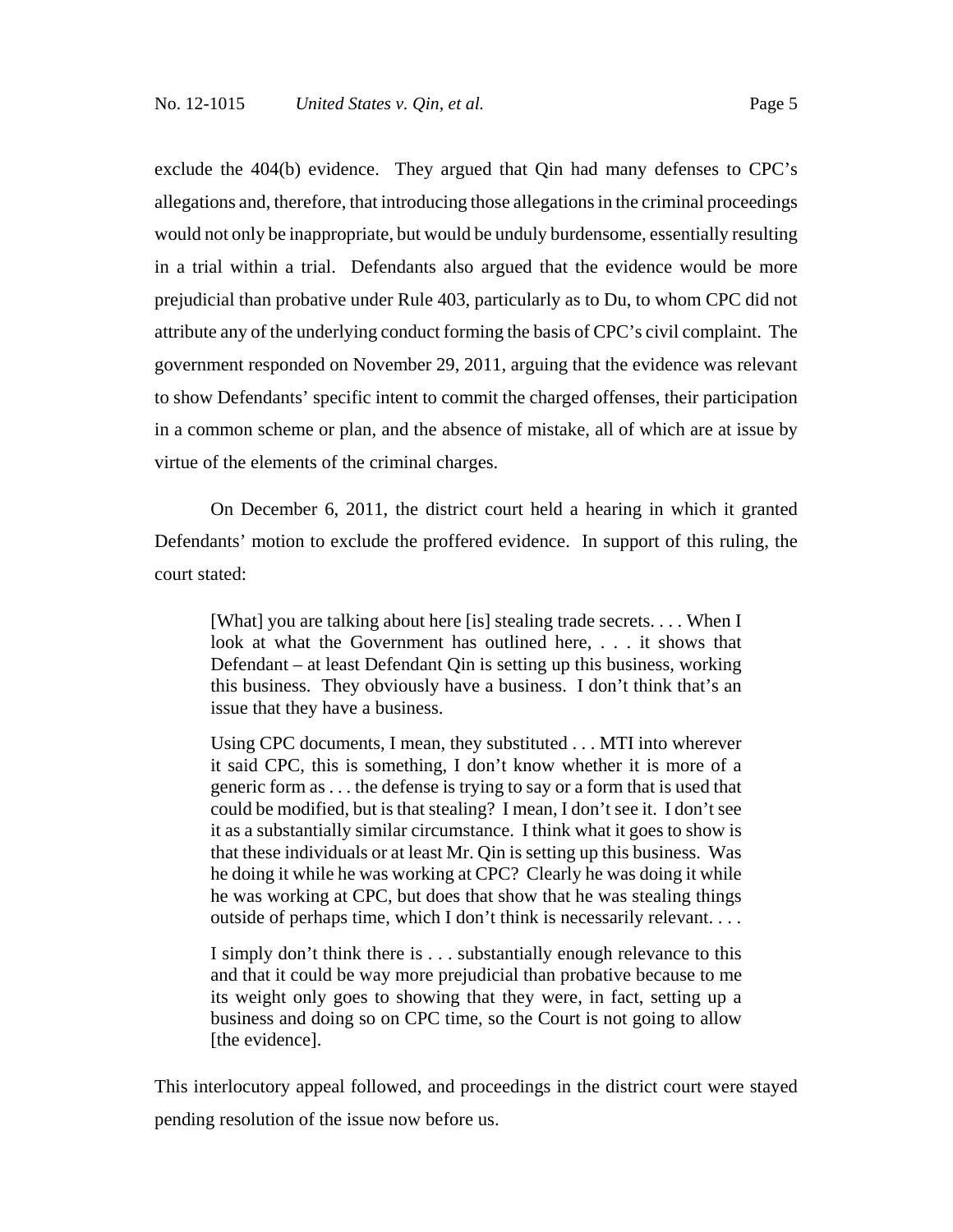## **II. ANALYSIS**

## **A. Standard of review**

We review a district court's ruling on the admissibility of evidence for abuse of discretion. *United States v. Haywood*, 280 F.3d 715, 720 (6th Cir. 2002). We will find that a district court has abused its discretion when we are "left with the definite and firm conviction that the district court committed a clear error of judgment in the conclusion it reached upon a weighing of the relevant factors." *United States v. Jenkins*, 345 F.3d 928, 936 (6th Cir. 2003) (quoting *United States v. Copeland*, 321 F.3d 582, 595 (6th Cir. 2003)).

### **B. Prior bad acts**

A trial judge is accorded broad discretion in determining the admissibility of bad acts evidence under Rule 404(b). *United States v. Stout*, 509 F.3d 796, 799 (6th Cir. 2007). The Rule provides, in relevant part: "Evidence of other crimes, wrongs, or acts is not admissible to prove the character of a person in order to show action in conformity therewith. It may, however, be admissible for other purposes, such as proof of motive, opportunity, intent, preparation, plan, knowledge, identity, or absence of mistake or accident. . . ." Fed. R. Evid. 404(b). This circuit employs a three-step process for determining the admissibility of such evidence:

*First*, the district court must decide whether there is sufficient evidence that the other act in question actually occurred. *Second*, if so, the district court must decide whether the evidence of the other act is probative of a material issue other than character. *Third*, if the evidence is probative of a material issue other than character, the district court must decide whether the probative value of the evidence is substantially outweighed by its potential prejudicial effect."

*Jenkins*, 345 F.3d at 937(citing *Haywood*, 280 F.3d at 719-20). Applying this standard, we are not left with a "definite and firm conviction that the district court committed a clear error of judgment" in excluding the evidence. *Id.* at 936. Accordingly, the district court's ruling is affirmed.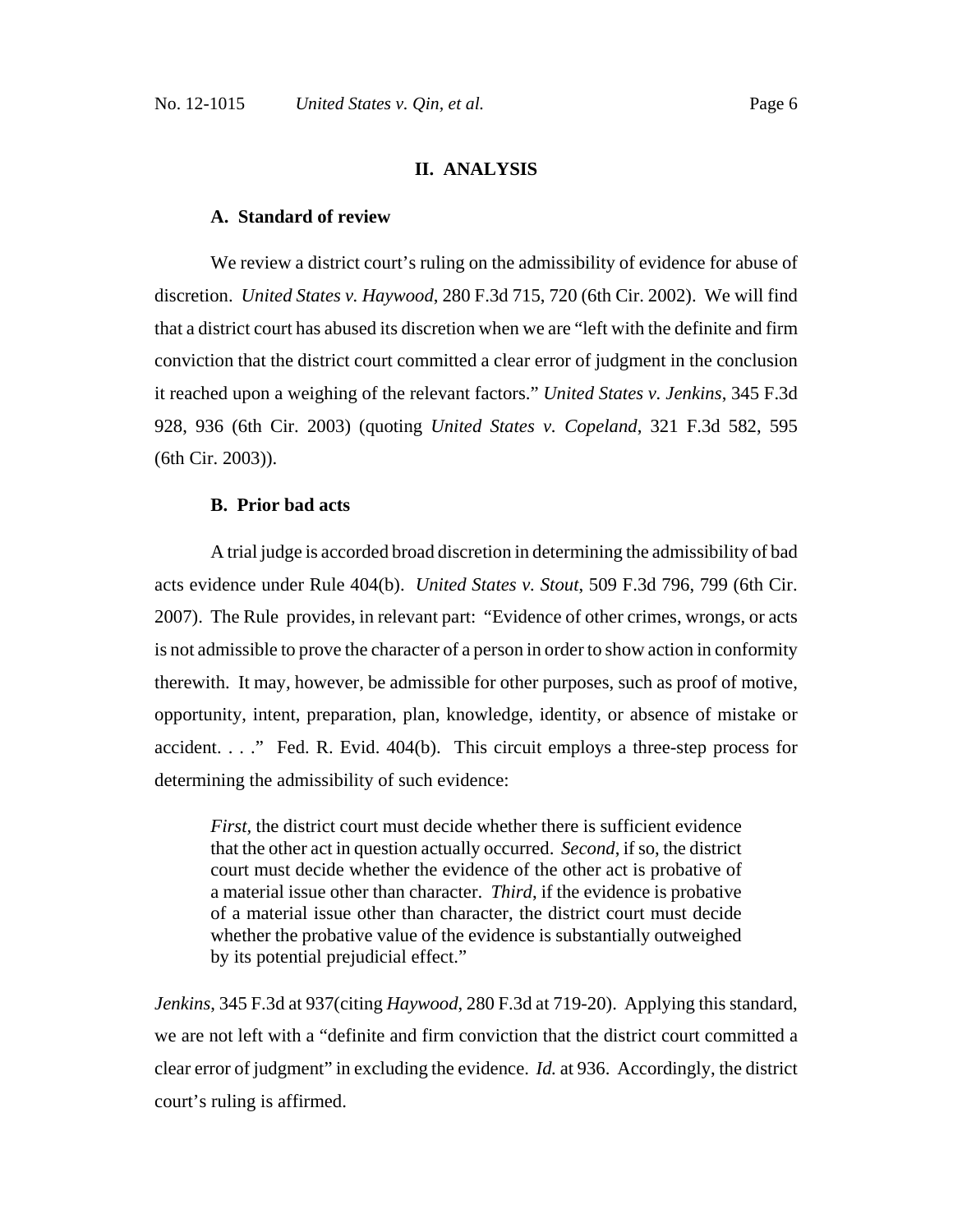## **1. Evidence that the act occurred**

As to the first prong, the relevant inquiry is whether "there is sufficient evidence to support a finding by the jury that the defendant committed the similar act." *Huddleston v. United States*, 485 U.S. 681, 685 (1988). As Defendants point out, this test is often met by the accused's admission that the prior act or conviction occurred. *See, e.g., United States v. Clay*, 667 F.3d 689, 694 (6th Cir. 2012) ("The [prior bad act] is undisputed, so no discussion is needed as to step one."); *Jenkins,* 345 F.3d at 937 ("[T]here is no doubt that the bad act occurred; [the defendant] freely admitted [it]."); *Haywood*, 280 F.3d at 720 ("Haywood concedes that the other act at issue . . . actually occurred."). In the instant case, by contrast, Qin vigorously denies engaging in any improper conduct at CPC. Thus, while the government contends that its proof would be relatively straightforward and would likely require only a few hours, Qin would have every incentive to refute the government's allegations with proof of his own, attempting to establish for the jury that the allegations are unfounded.

While the record does not establish that the district court made a definitive finding as to the first prong, it does show that the court considered the evidence and—at least implicitly—found it lacking. Given the parties' positions, the evidence could reasonably support a finding on either side of this contentious issue, and we are inclined to agree that its resolution could easily become a trial unto itself. For the purposes of this appeal, however, we will assume without deciding that there is sufficient evidence to support a jury finding that Qin appropriated CPC resources for the benefit of MTI.

#### **2. Probative of issue other than character**

We turn, then, to whether the evidence is probative of a material issue other than character. "Evidence of other acts is probative of a material issue other than character if (1) the evidence is offered for an admissible purpose, (2) the purpose for which the evidence is offered is material or 'in issue,' and (3) the evidence is probative with regard to the purpose for which it is offered." *Haywood*, 280 F.3d at 720.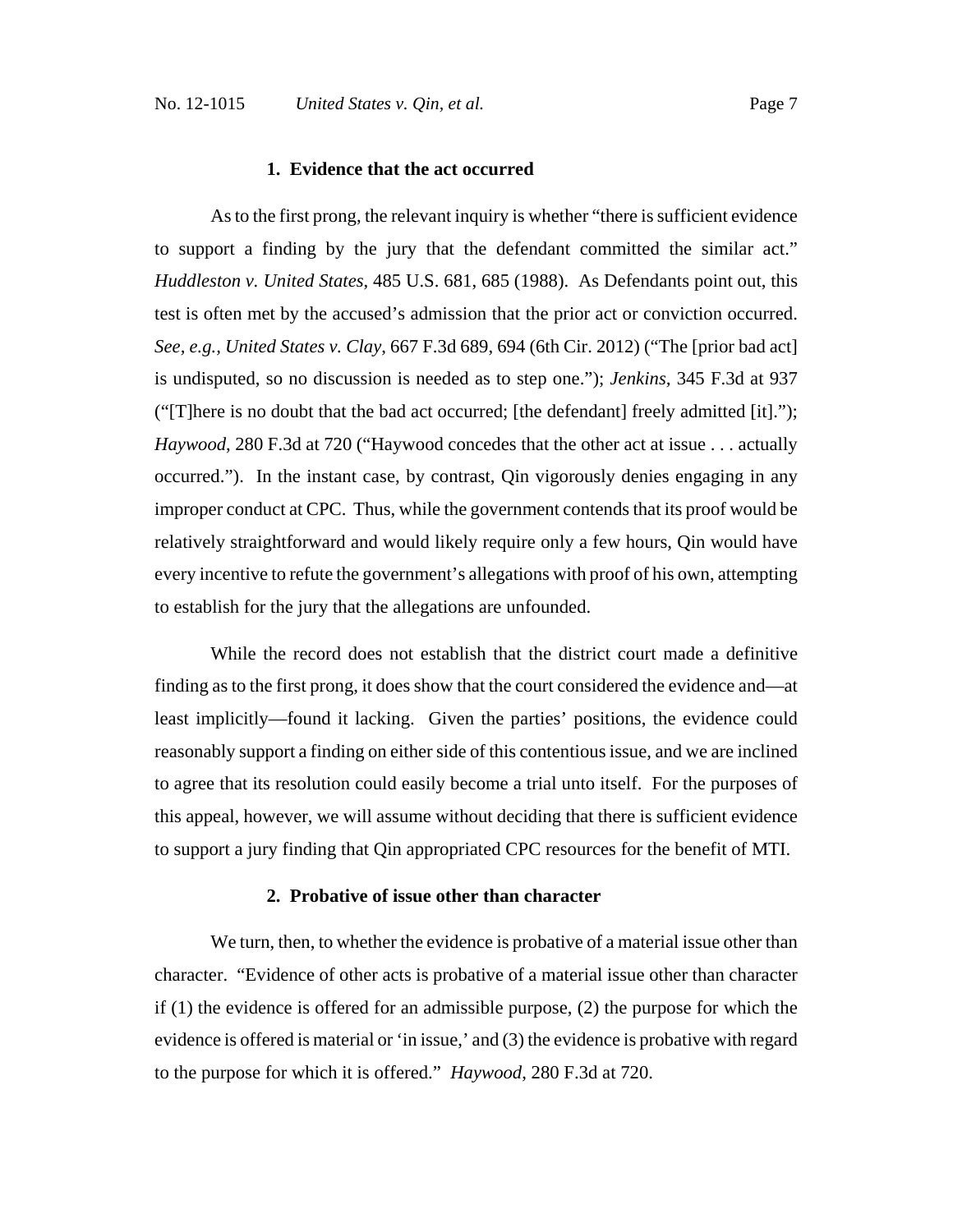Although the district court did not address the first part of this inquiry directly, the government clearly purported to offer the 404(b) evidence for an admissible purpose: to show Defendants' specific intent, participation in a common scheme or plan, and absence of mistake or accident.**<sup>2</sup>** *See, e.g., United States v. Blankenship*, 775 F.2d 735, 739 (6th Cir. 1985) (noting other permissible uses of 404(b) evidence, including its use to show a common scheme or plan). The district court was likewise silent on the second prong, but we agree with the government's argument that its proffered purposes are material by virtue of the *mens rea* elements of the charged offenses and Du's defense that she only retained possession of the GM files inadvertently. Thus, our inquiry turns to whether evidence of Qin's alleged misappropriation of CPC parts, information, and time is probative of Defendants' specific intent to steal trade secrets from GM. *Id.*

"To determine if evidence of other acts is probative of intent, we look to whether the evidence relates to conduct that is 'substantially similar and reasonably near in time' to the specific intent offense at issue." *Haywood*, 280 F.3d at 721 (quoting *Blankenship*, 775 F.2d at 739). The district court based its exclusion of the 404(b) evidence on this prong, ruling that the proffered evidence was not probative of Defendants' criminal intent because it was not substantially similar to the charged offenses. We agree.

The government proffered evidence that Qin misappropriated CPC electrical parts for use in MTI products, that he used CPC forms and documents for the benefit of MTI, and that Qin and his subordinates conducted MTI business during CPC work time. The charged offenses, in contrast, were conspiracy to possess and unauthorized possession of trade secrets. These charges require the government to prove that Defendants stole information that GM had taken reasonable measures to keep confidential and that the stolen information "derives independent economic value, actual or potential, from not being generally known to, and not being readily ascertainable

**<sup>2</sup>** We note, however, that it is a fine line the government attempts to draw between conduct that is part of a common scheme or plan and conduct that is in conformity with character. The government argues that "[a]llowing the jury to see the full picture in the context of the common scheme of stealing from employers to benefit their private company makes it more likely the jury will understand that Du's possession of GM trade secrets was for the benefit of MTI and not a mistake." In essence, the government would be asking the jury to find that Qin and Du stole from her employer by introducing evidence that Qin (possibly) stole from his. This sounds perilously close to the definition of improper character evidence.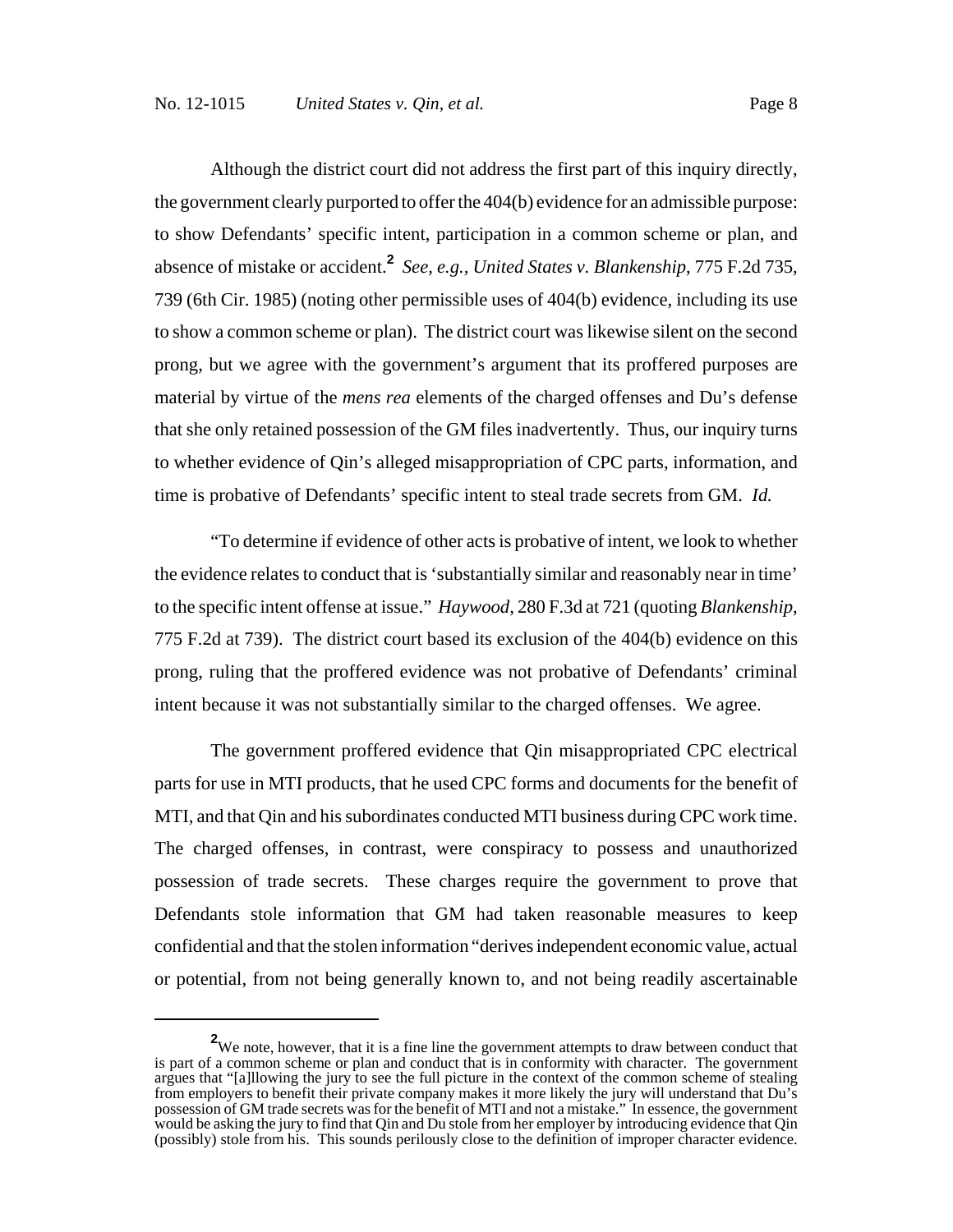through proper means by, the public[.]" 18 U.S.C. § 1839(3). Moreover, the government must prove that Defendants stole this information with the specific intent to convert it for the economic benefit of someone other than GM. *Id.* at § 1832(a). While it is possible to generalize Qin's alleged conduct in such a way as to make it sound substantially similar to the conduct charged in the indictment (e.g., Qin stealing from CPC is substantially similar to Qin and Du stealing from GM), that would be an over-simplification. Pilfering office supplies—or discarded electrical parts, for that matter—and conducting personal business on company time may well constitute theft, but they are of a fundamentally different character than stealing trade secrets, which involves gaining unauthorized access to highly confidential and valuable intellectual property and converting that information for one's own economic benefit. We find no error in the district court's determination that these acts were not substantially similar.

#### **3. Probative value vs. prejudicial effect**

Third, we consider the district court's Rule 403 determination. *United States v. Johnson*, 458 F. App'x 464, 470 (6th Cir. 2012.) Where relevant evidence carries with it the risk of unfair prejudice, confusion of the issues, misleading the jury, or undue delay, and that risk substantially outweighs the probative value of the proffered evidence, Rule 403 provides that the evidence may be excluded. The district court found that, in addition to lacking probative value, the proffered 404(b) evidence would be highly prejudicial to Defendants and, thus, that it should be excluded. We find that this determination was well within the bounds of the district court's discretion.

We have already touched briefly on the issue of undue delay, and reiterate here our concern that determining whether the allegations of Qin's misconduct at CPC are with or without merit could result in a trial within a trial. In fact, the risk of undue delay is substantial enough that it is likely sufficient in itself to justify exclusion of the evidence under Rule 403. In addition to lengthening the time needed for trial, presentation of the proffered evidence carries with it a high risk of confusing and/or misleading the jury. Unlike a prior conviction, which is a discreet act or event that the prosecution could call to the jury's attention, the government seeks to introduce evidence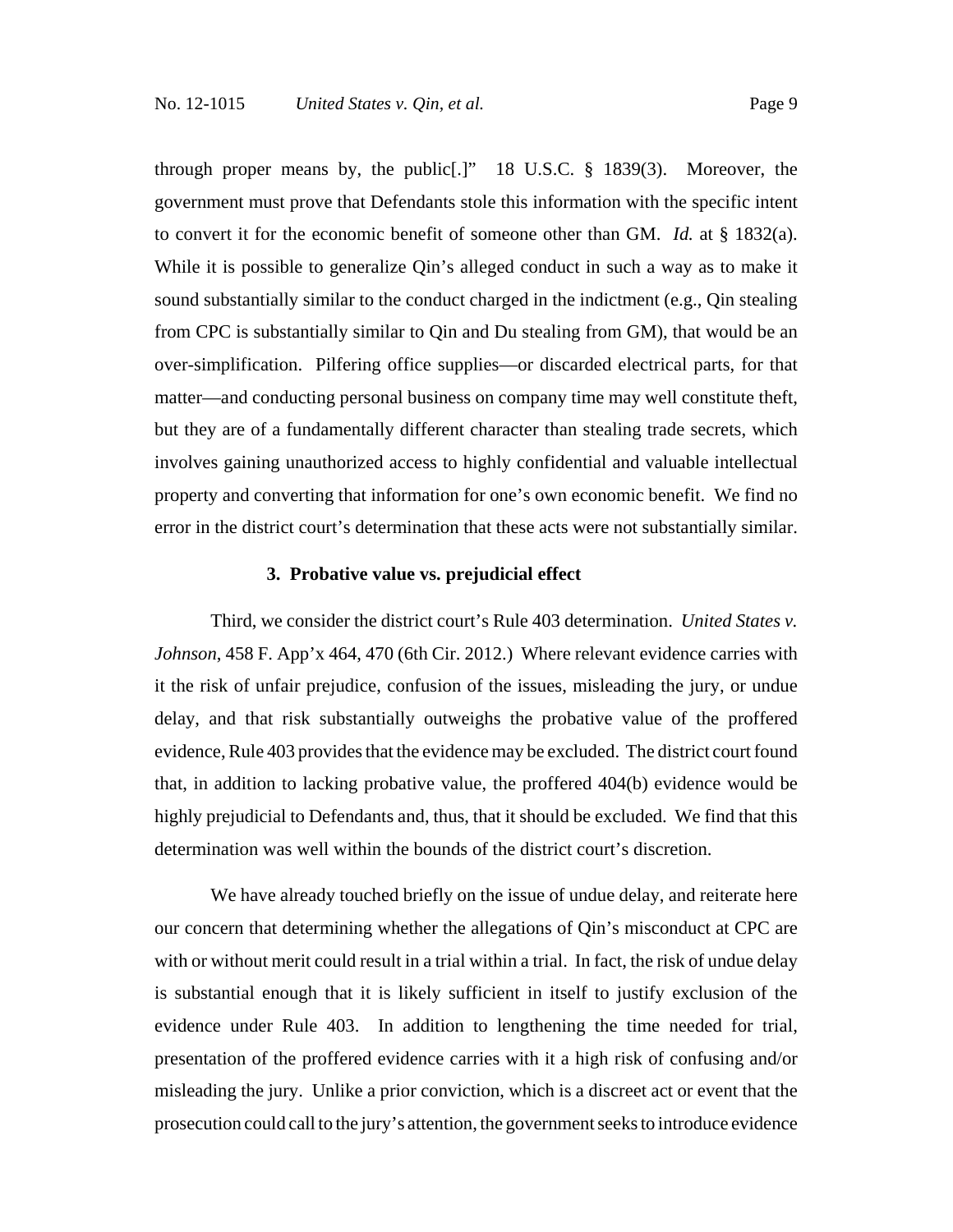of a variety of alleged misconduct that occurred over the course of several years during Qin's employment at CPC. The amount of time and the number of witnesses needed to present and rebut these allegations would almost certainly influence the jury's perception of its relative importance and could cause confusion that this alleged conduct is part of the criminal charges for which Defendants are on trial. This is especially true where the government continually refers to the conduct as part of Defendants' common scheme or plan. In reality, the only scheme or plan charged in the indictment is Defendants' scheme to steal GM trade secrets, and the government has not established how Qin's use or misuse of CPC time and resources is part of Qin and Du's scheme to steal trade secrets from GM. The government argues generally that this conduct makes it "more probable that the defendants were engaged together in a common scheme or plan to defraud their employers for MTI's benefit." But the charges against Defendants are not so broad; they encompass only the alleged theft of GM trade secrets. By generalizing in this manner, the government increases the risk that the jury will interpret the 404(b) evidence in precisely the manner that the rule is intended to prohibit—namely, that Defendants are thieves who routinely steal from their employers for the benefit of their own company. Thus, presented in this manner, the evidence is not only likely to mislead the jury but also to unfairly prejudice Defendants.**<sup>3</sup>**

Finally, in response to the government's argument that the proffered evidence is probative of the absence of mistake, we note that "[o]ne factor in balancing unfair prejudice against probative value under Rule 403 is the availability of other means of proof." *Johnson*, 458 F. App'x at 470-71 (quoting *United States v. Merriweather*, 78 F.3d 1070, 1077 (6th Cir. 1996)). There is other evidence in the record that, in our view, is far more probative on this point than the proffered 404(b) evidence. For instance, Du certified in writing that she had returned all GM documents in her possession, thereby seriously undermining any argument that she simply "forgot" that she had the obligation to do so. The manner in which the information was copied to the

**<sup>3</sup>** This is especially true as to Du, who did not engage in any of the alleged misconduct at CPC that is the subject of the proffer. The government would be arguing that Qin's alleged misconduct at CPC is evidence of Du's criminal intent to steal from GM.